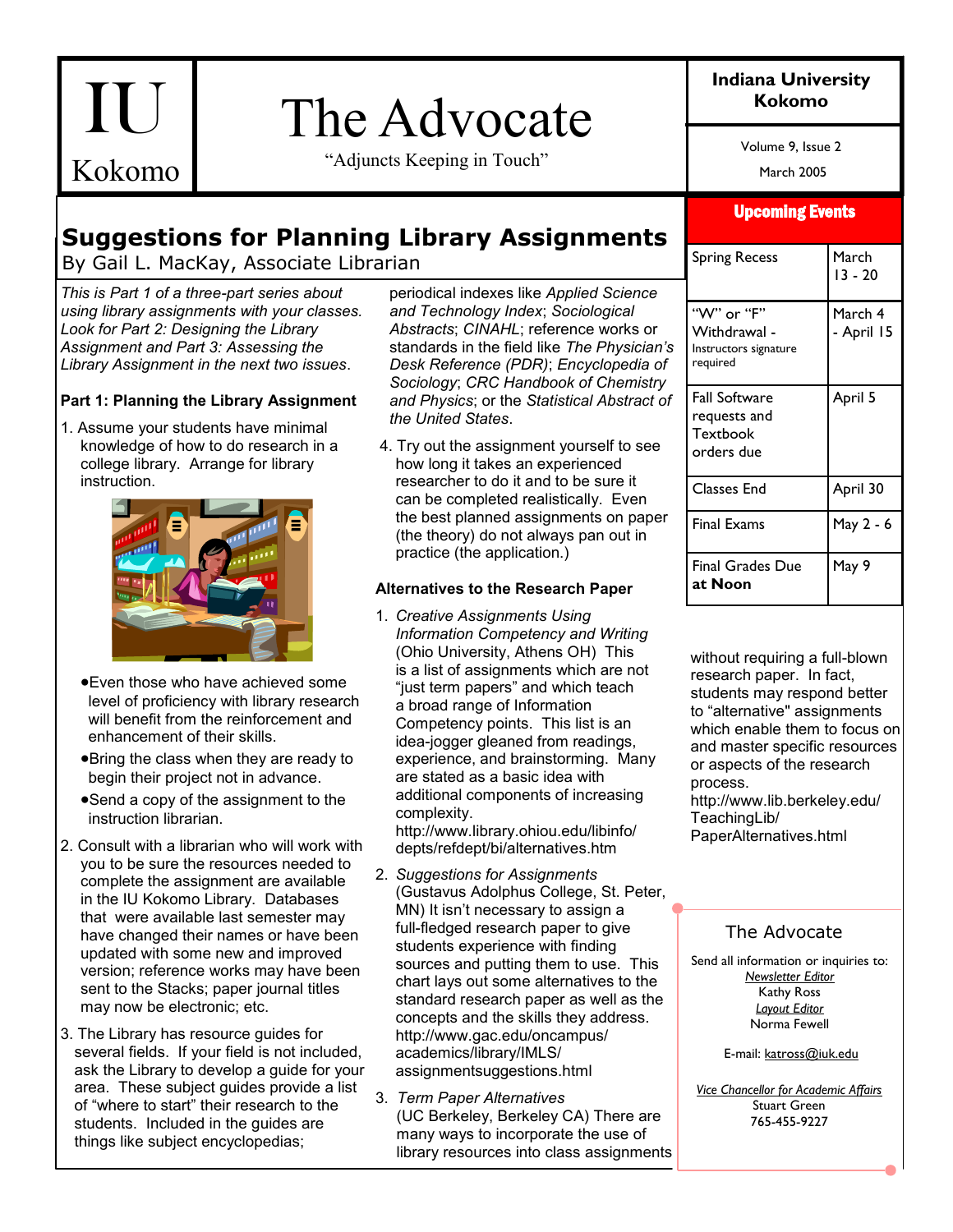

#### **Goodbye TUVOK hello DATA**

We say good bye to our TUVOK network server which will be replaced with a new network server called DATA. If you have documents or Power-Point's saved on TUVOK you will need to map to the new network drive and copy them to the new space **as soon as possible**.

#### **Mapping a network drive**

*Instructions for IU Kokomo Faculty and Staff.*

1. Log on to the ADS server.

2. On the desktop right click on the My Computer icon and select Map Network Drive. (*Sometimes with Windows XP you may not see the My Computer icon; in this case select the Start button and look for My Computer on the Popup menu and right click on it. The rest of the instructions will be the same.)*

- 3. Change the drive letter to U: unless that one has been used already in which case select any other free letter.
- 4. In the folder box type

 **[\\ko-cser-data.ads.iu.edu\users\UserName](file:\\ko-cser-data.ads.iu.edu\users\UserName)**

#### e.g

#### **[\\ko-cser-data.ads.iu.edu\users\jdoe](file:///C:\users\jdoe)**

- 5. Click Finish and wait a few seconds.
- 6. You will now be able to save your files to your **Data** folder.

#### **Submitting Oncourse Grades**

The link on your Gradebook Tool to submit your Official Final Grades to the registrar will once again be available this semester.

The link will only appear closer to the due date for final marks.

**Please note:** Oncourse uploads data to the Registrar at 9pm daily. Therefore the deadline for submission using this link is the night prior to the final deadline for grades. If you miss this deadline you will have to enter the grades manually through OneStart.

## **CTLA Training Schedule** *March - April 2005*

All training will be held in KO 068 Main Building

| 3/11 | F | $9 -$ Noon      | <b>Windows: Basic computing</b><br>skills |
|------|---|-----------------|-------------------------------------------|
| 3/16 | W | $8:30 - 10$     | Oncourse: Gradebook                       |
| 3/18 | F | $9 - 10$        | InLeT: Interactive Learning<br>Toolkit    |
| 3/23 | W | $1 - 4$         | <b>Fireworks: Basics</b>                  |
| 3/25 | F | $9 - N$ on      | Dreamweaver: The Basics                   |
| 3/30 | W | $1 - 4$         | <b>Outlook: Essentials</b>                |
| 4/6  | W | $9 -$ Noon      | Outlook: Scheduling for<br><b>SUCCESS</b> |
| 4/8  | F | $8:30 - 10$     | <b>OneStart: Navigating the</b><br>Portal |
| 4/8  | F | $10:30 - 11:30$ | Remote Mouse Training                     |
| 4/14 | T | $9 - 10:30$     | <b>Word: Collaborative Tools</b>          |
| 4/20 | W | $1 - 4$         | <b>Access: The Basics</b>                 |
| 4/22 | F | $9 -$ Noon      | Dreamweaver: The Basics                   |

Go to <http://www.iuk.edu/cte/ist/Schedule.htm> to reserve a place on the course or more information on the course content.

#### **Software Requests for Fall**

Software requests for Fall must be submitted by April  $5<sup>th</sup>$ , 2005.

#### Please go to

Chérie Dodd

<http://www.iuk.edu/it/areas/scs/forms/softreq.pdf> to download the form which must be completed and returned to Computer Services Help Desk.

### **ITHelpLive**

A new help service is available to all IU students, faculty, and staff.

Mon - Fri 8 am - 5 pm Mon - Fri 8 am - 9 pm (beginning March 21)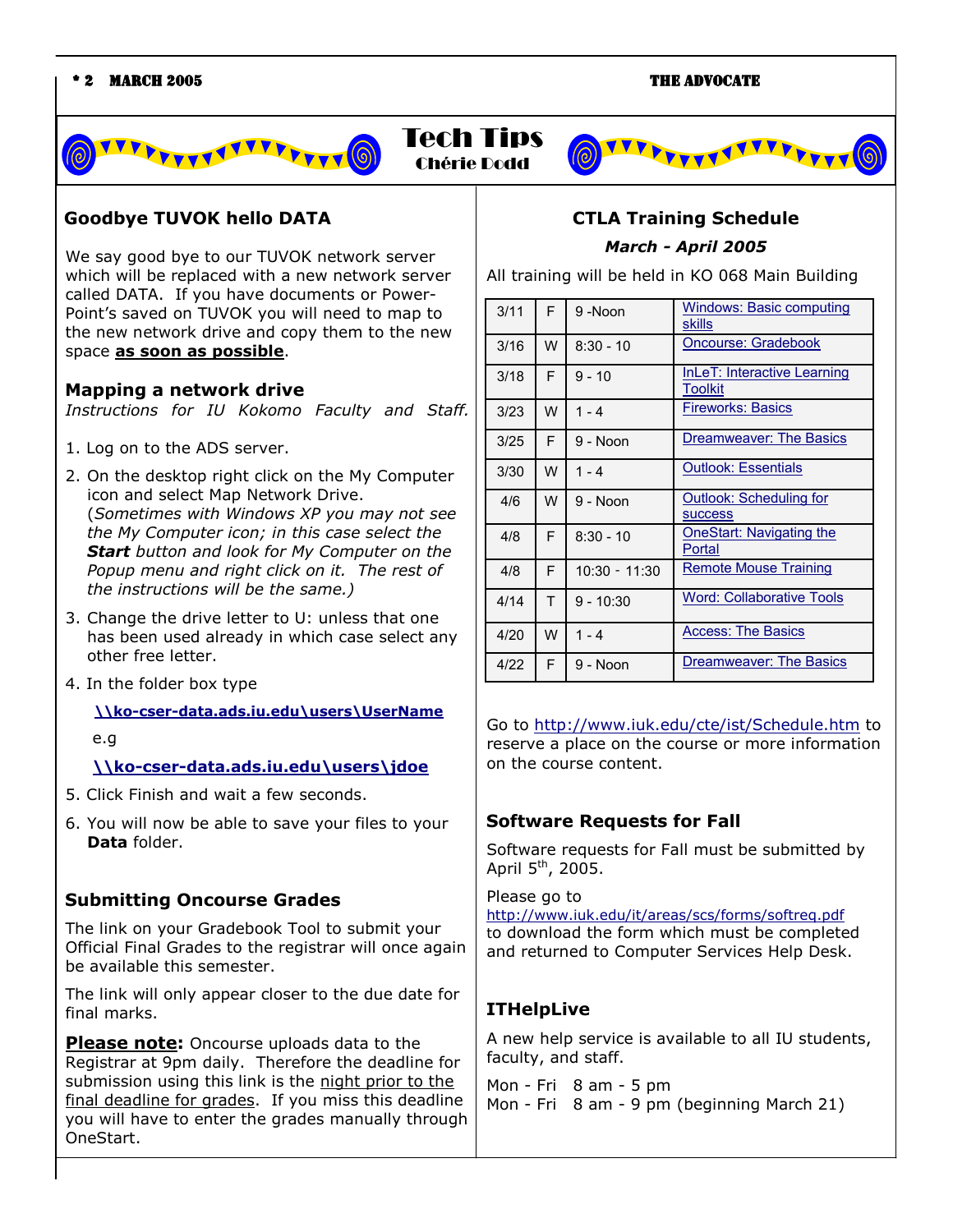#### \* 3 March 2005 The Advocate

FFFFTTTTF





This service is only available to windows users.

#### **To use ITHelpLive please follow these steps.**

- 1. Open your browser and go to [http://ithelplive.iu.edu](http://ithelplive.iu.edu/)
- 2. Type in username and password
- 3. Type in question and select continue
- 4. Once connected, you will be prompted to install ITHelpLive software if this is your first visit
- 5. Once installed, the program will launch *(For Mozilla Firefox browser - A launcher.exe file is downloaded to your desktop. Keep your browser open and run launcher.exe by double clicking it*)
- 6. Wait for help consultant to talk to you
- 7. While you are waiting take a look at your security settings *Security settings control the level of access the consultant has to your computer and can be changed any time during a session. The settings are low, medium and high. The lower the setting the more access the consultant has to your computer.*
- 8. When session is ended select end session, then select Exit to leave the Help System
- 9. Once the session is complete an email is sent to you giving details which can be kept for future reference.

Ref: http://kb.indiana.edu/data/aoub.html, http://kb.indiana.edu/data/amyk/html, http://kb.indiana.edu/data/amxu.html, http://kb.indiana.edu/data/amnl.html



## Service-Learning Practitioner Grants



The Indiana Campus Compact is requesting proposals from adjunct and parttime faculty for all disciplines and professional schools at Indiana Campus Compact member campuses — which includes IU Kokomo — for Developing Service-Learning Practitioner grants. Because many adjunct faculty are well connected to the local community, you may already have relationships in place helpful to implement service learning in your courses. The grants support revision of existing courses to incorporate service components or creation of new servicelearning courses.

Grant awards range from \$1000 to \$2000 with a required match of 50% of the grant amount from the institution. IU Kokomo supports and encourages faculty to apply for these grants. Proposals can be submitted anytime during the 2004-2005 year as long as it is at least 30 days before the proposed project starts. To get a fact sheet with selection criteria and learn more about the grant application procedure, please contact Aimee Sadler at [aesadler@iuk.edu](mailto:aesadler@iuk.edu) or 765-455-9491.